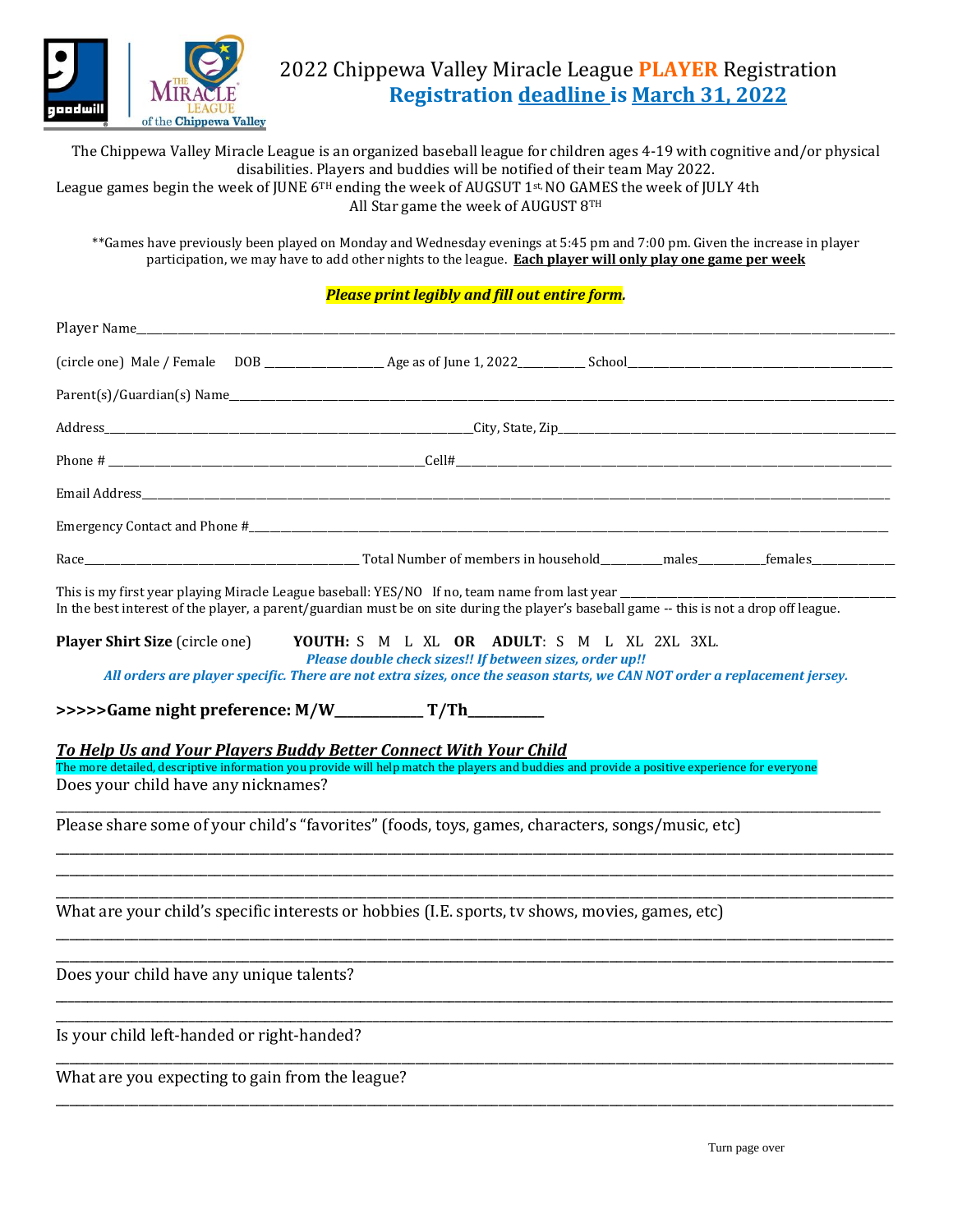| Thank you! Please provide specifics.<br>Disability (please check ALL that apply)<br>Intellectual/Cognitive disability<br>Down Syndrome<br>Specific Learning Disability (please explain)<br>___Hearing Impairment | Please tell us about your child's diagnosis. You know your child best and we use this information to help pair your child with a buddy.<br>Orthopedic Disability<br>Spina Bifida<br>_Visual Impairment |
|------------------------------------------------------------------------------------------------------------------------------------------------------------------------------------------------------------------|--------------------------------------------------------------------------------------------------------------------------------------------------------------------------------------------------------|
| Muscular Dystrophy                                                                                                                                                                                               | ___Asperger's Syndrome                                                                                                                                                                                 |
| Cerebral Palsy                                                                                                                                                                                                   | ___Cardiac Impairment                                                                                                                                                                                  |
| <b>ADHD</b><br>Autistic                                                                                                                                                                                          | ___Epilepsy/Seizure Disorder<br>___General Motor Impairment                                                                                                                                            |
| _Other (please specify_                                                                                                                                                                                          |                                                                                                                                                                                                        |
| contacts, or other mobility equipment?<br>No                                                                                                                                                                     | Does your child require any assistive devices, such as: electric or manual wheelchair, braces, hearing aids, glasses,                                                                                  |
| <b>General Characteristics of Behavior/Activity Level</b>                                                                                                                                                        |                                                                                                                                                                                                        |
| Can your child communicate verbally? ____Yes                                                                                                                                                                     | No, Other communicative devices used                                                                                                                                                                   |
| Is your child a wanderer/runner?<br><b>Yes</b>                                                                                                                                                                   | No                                                                                                                                                                                                     |
| Does your child have aggressive behavior? THIS IS VERY IMPORTANT !!! ____ Yes<br>If yes, explain behavior(s)(ex: biting, hitting, etc and when they may happen)                                                  | No                                                                                                                                                                                                     |
| Is your child toilet trained?<br>Yes                                                                                                                                                                             | N <sub>0</sub>                                                                                                                                                                                         |
| Will your child indicate a need to use the bathroom? ____Yes ____No                                                                                                                                              |                                                                                                                                                                                                        |
| Can your child use the bathroom independently? ____Yes                                                                                                                                                           | No                                                                                                                                                                                                     |
| What behavior (positive & negative) management tools/tips work well with your child:                                                                                                                             |                                                                                                                                                                                                        |
| List any actions or activities that frighten your child or cause them to shut down:                                                                                                                              |                                                                                                                                                                                                        |
| child during league?                                                                                                                                                                                             | Is there any other pertinent information that may help our team work more efficiently and effectively with your                                                                                        |
| *** Volunteer Buddy INFORMATION ***                                                                                                                                                                              |                                                                                                                                                                                                        |
| Does your child prefer a male or female volunteer?<br>I would like the Miracle League to provide a buddy to be on the field with my child.<br>Which type of Buddy would be best for your child? (circle one)     | <b>Young Adult</b><br>Adult<br>Teen                                                                                                                                                                    |
| _ I will be providing my child's own buddy. Name of volunteer buddy is_<br>Just a reminder, ALL VOLUNTEERS need to fill out the registration form, too.                                                          |                                                                                                                                                                                                        |
| I would like my buddy from last year - Name of volunteer buddy<br>Just a reminder, ALL VOLUNTEERS need to fill out the registration form, too.                                                                   |                                                                                                                                                                                                        |